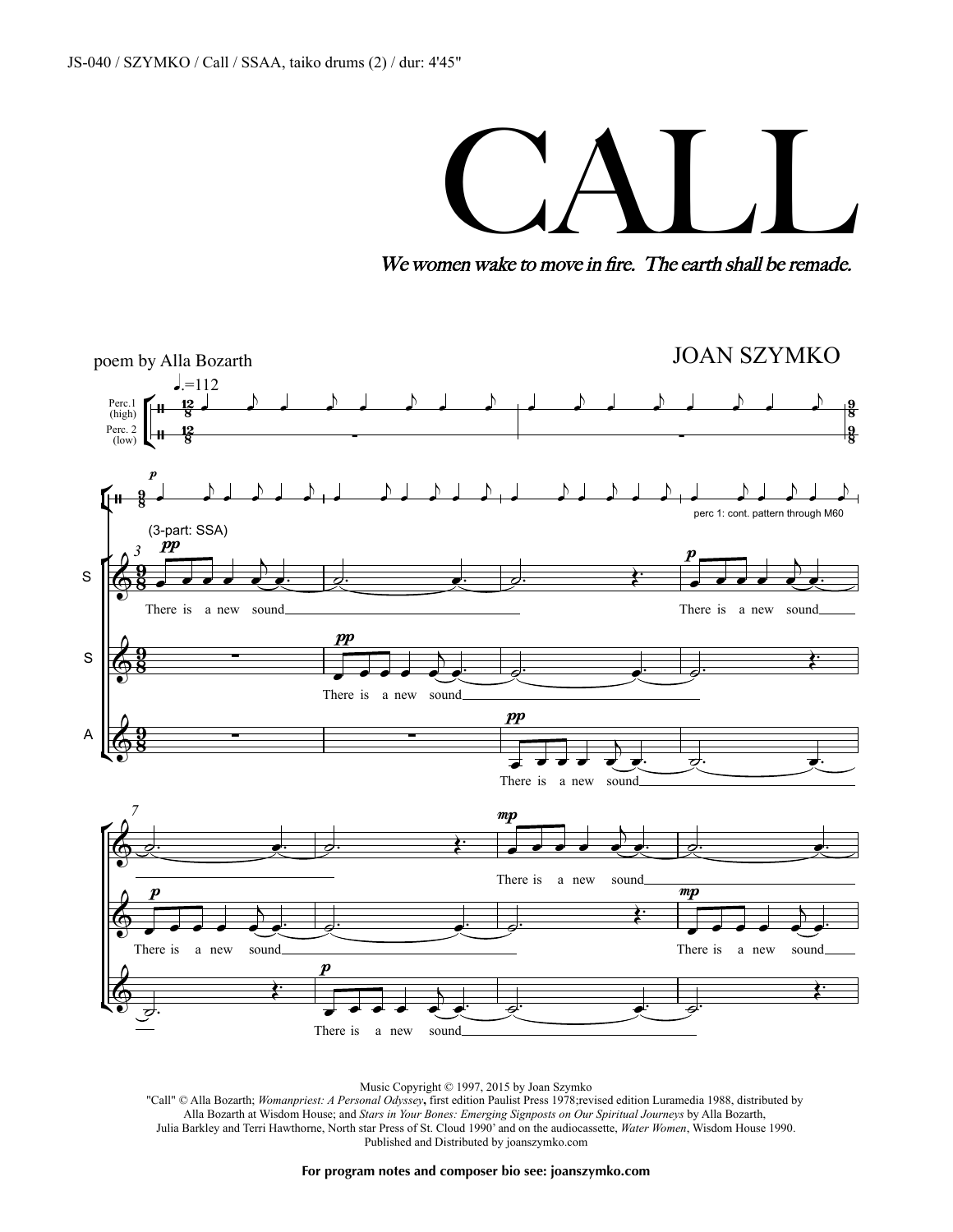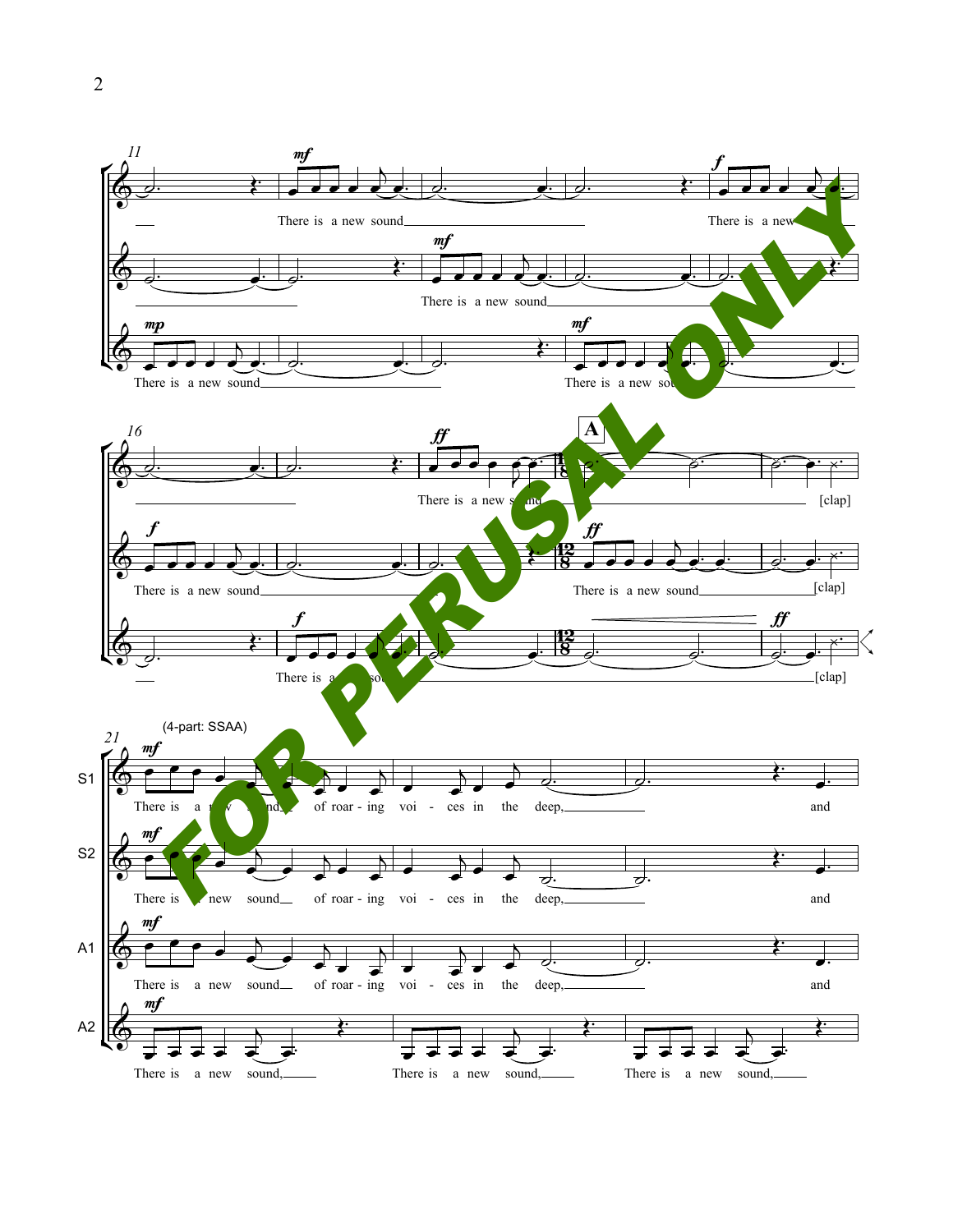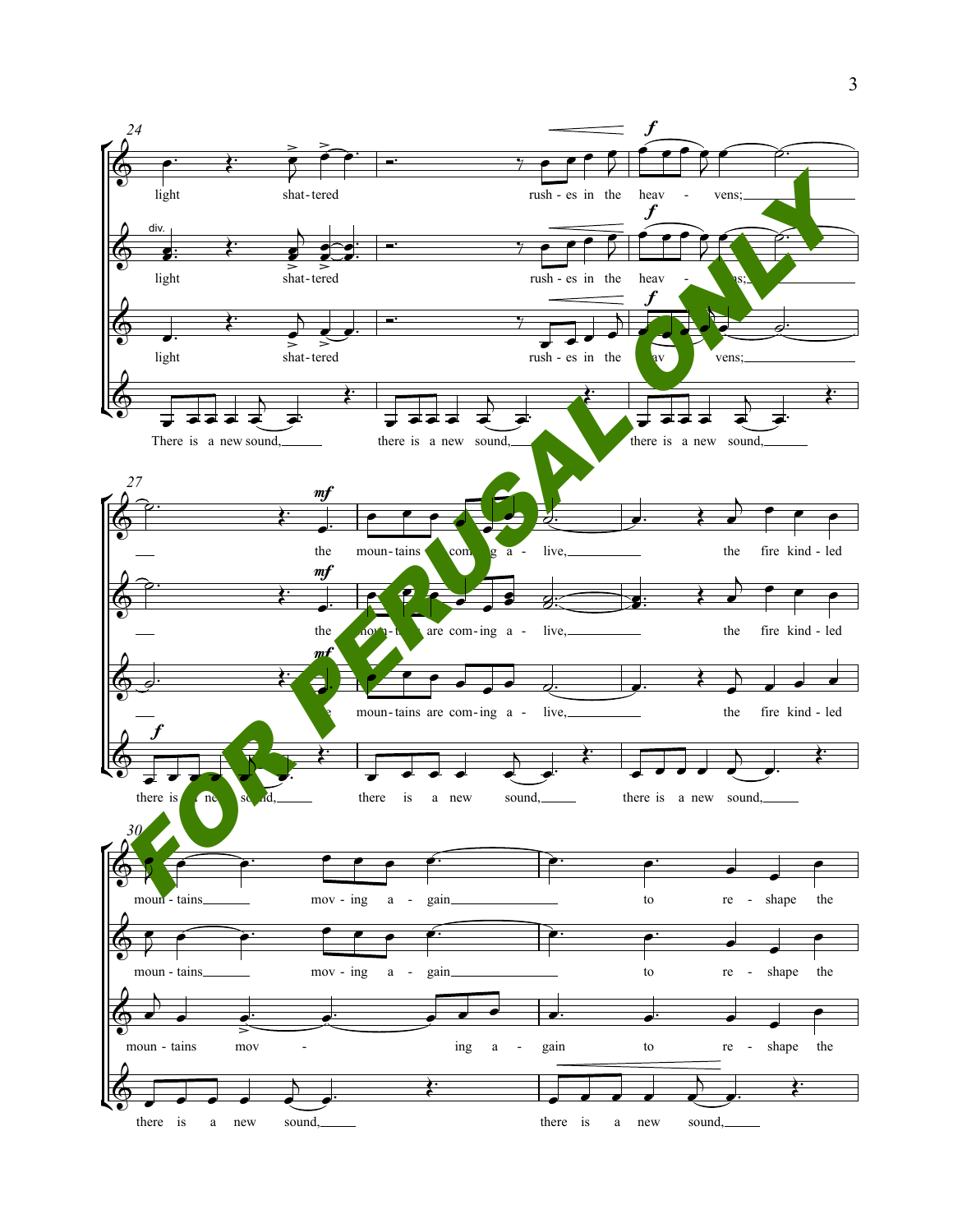

A2 (tacit until M49)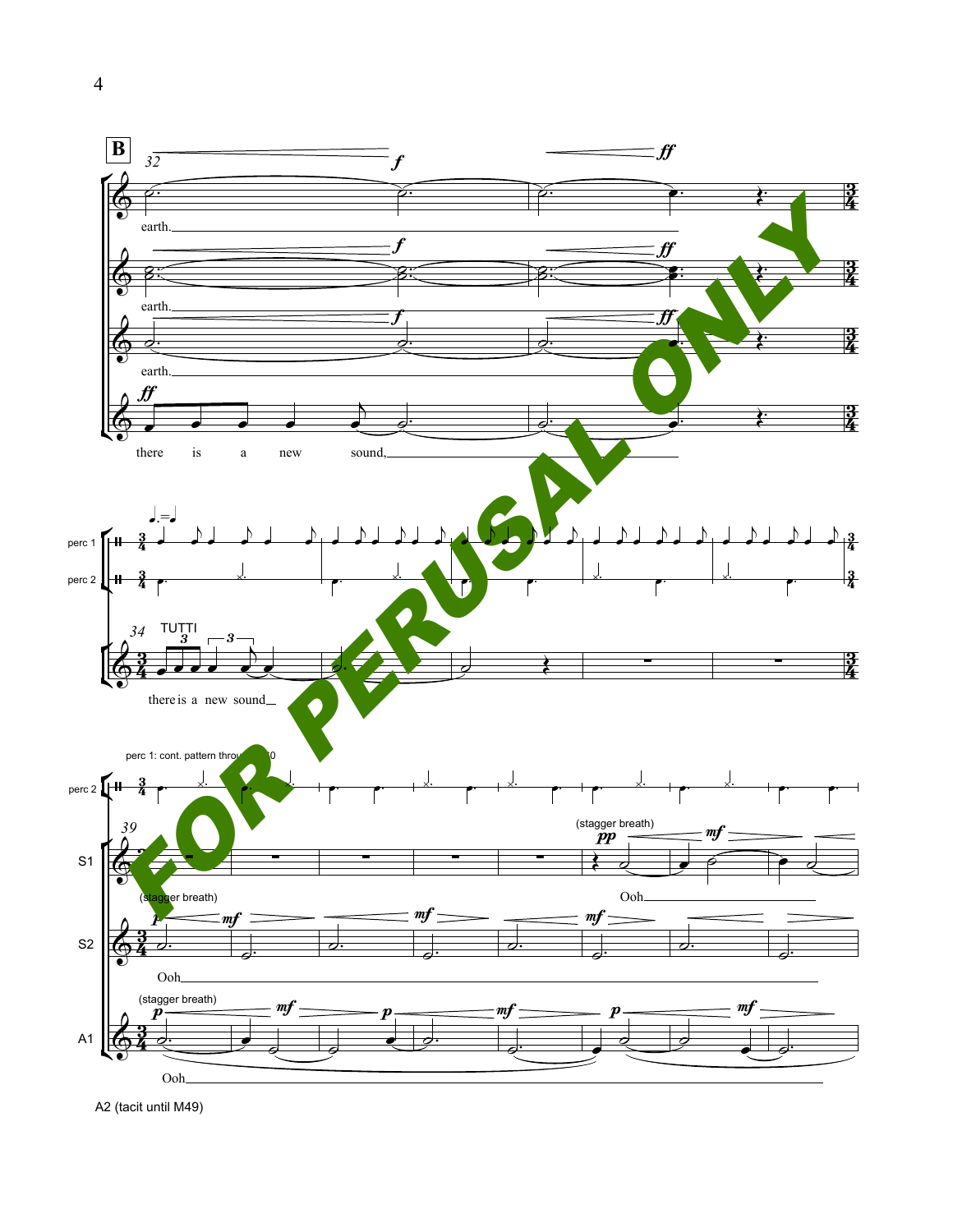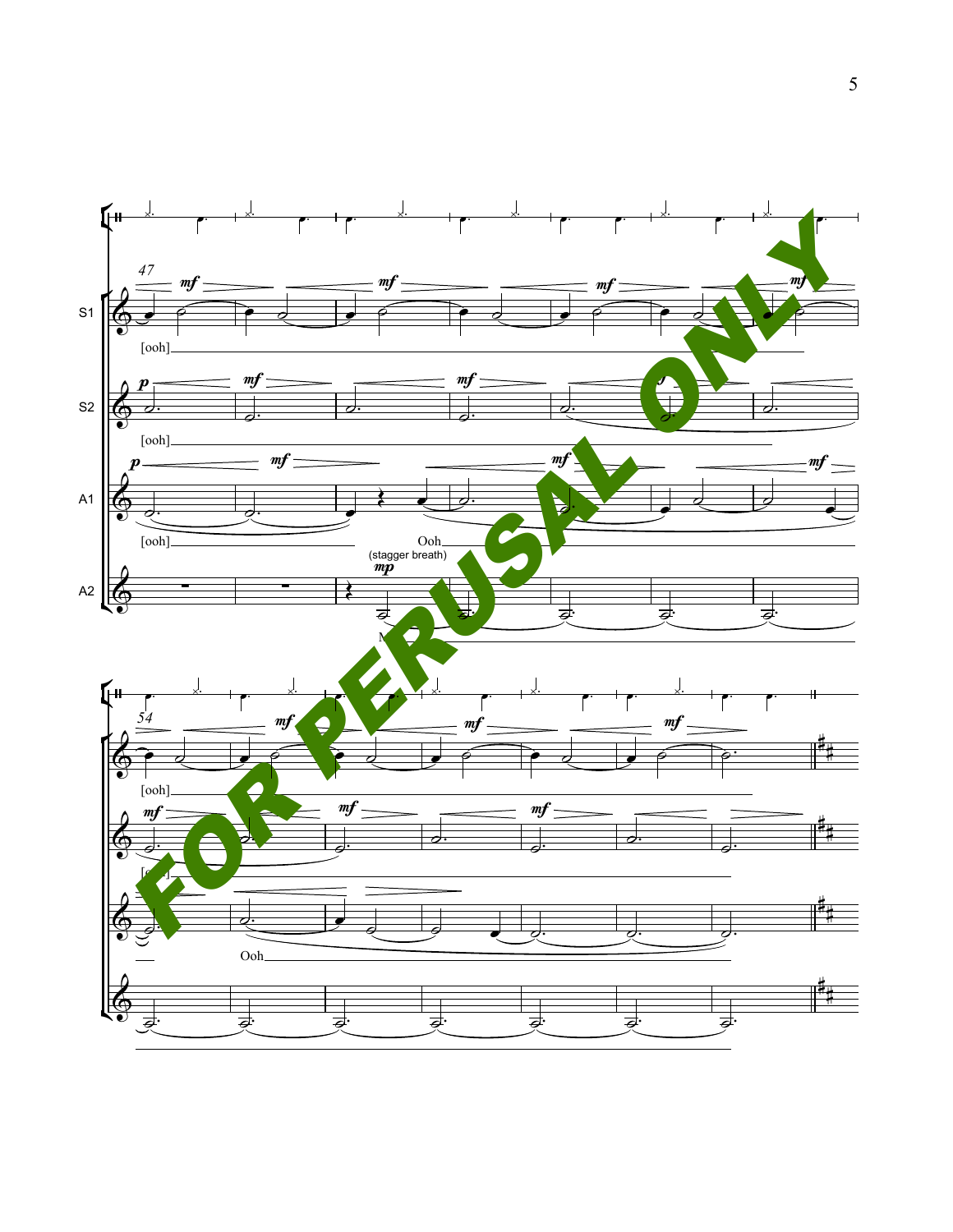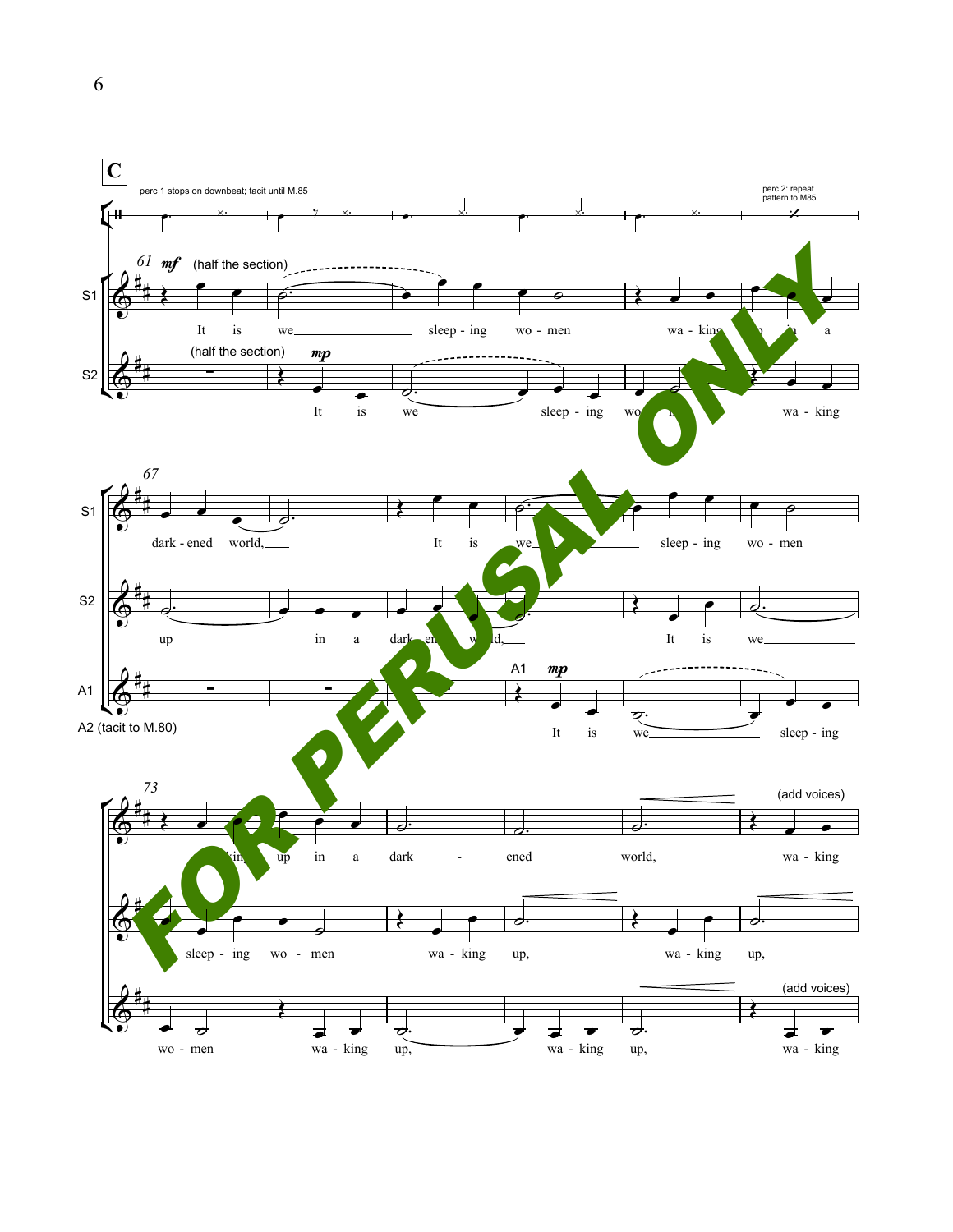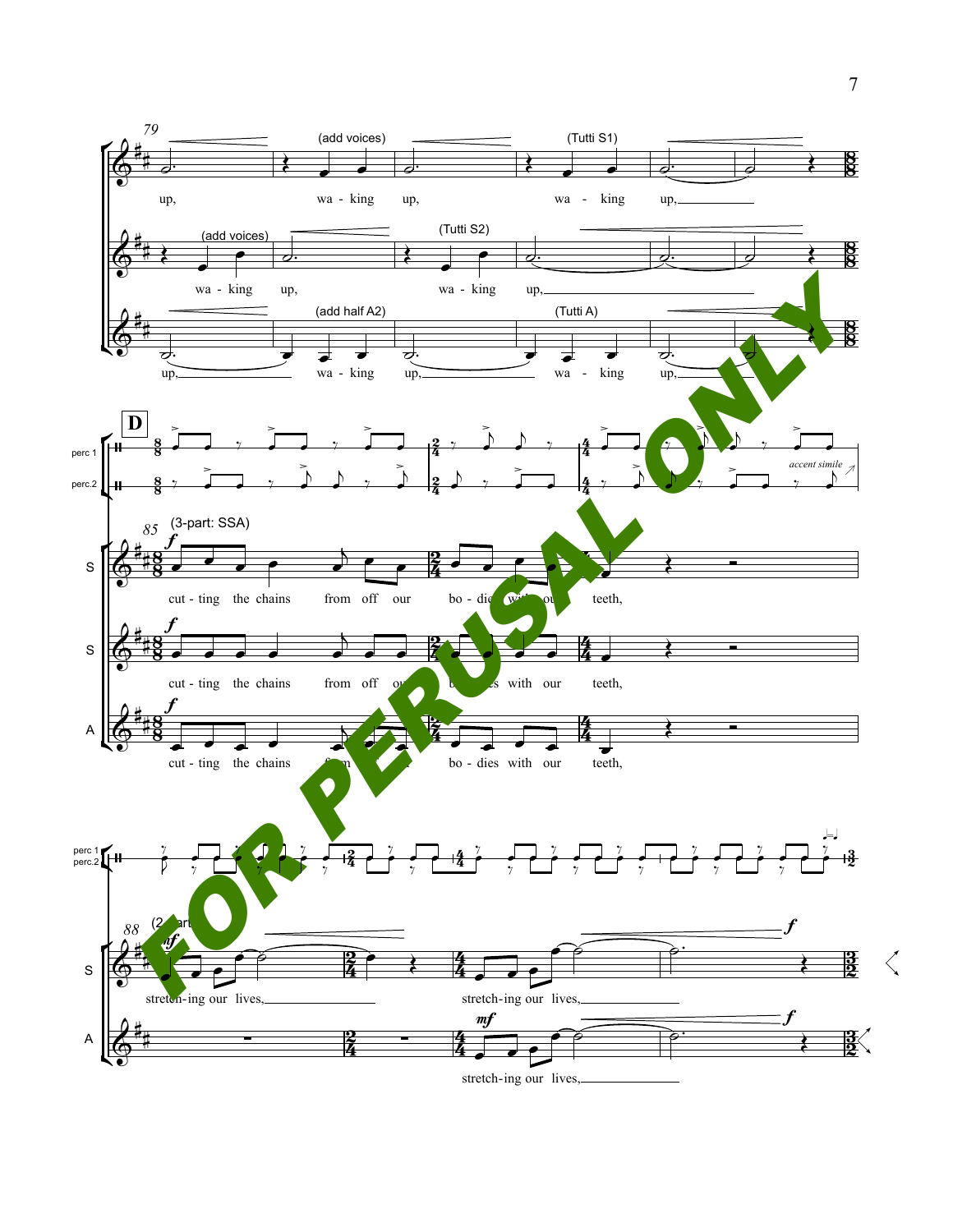

8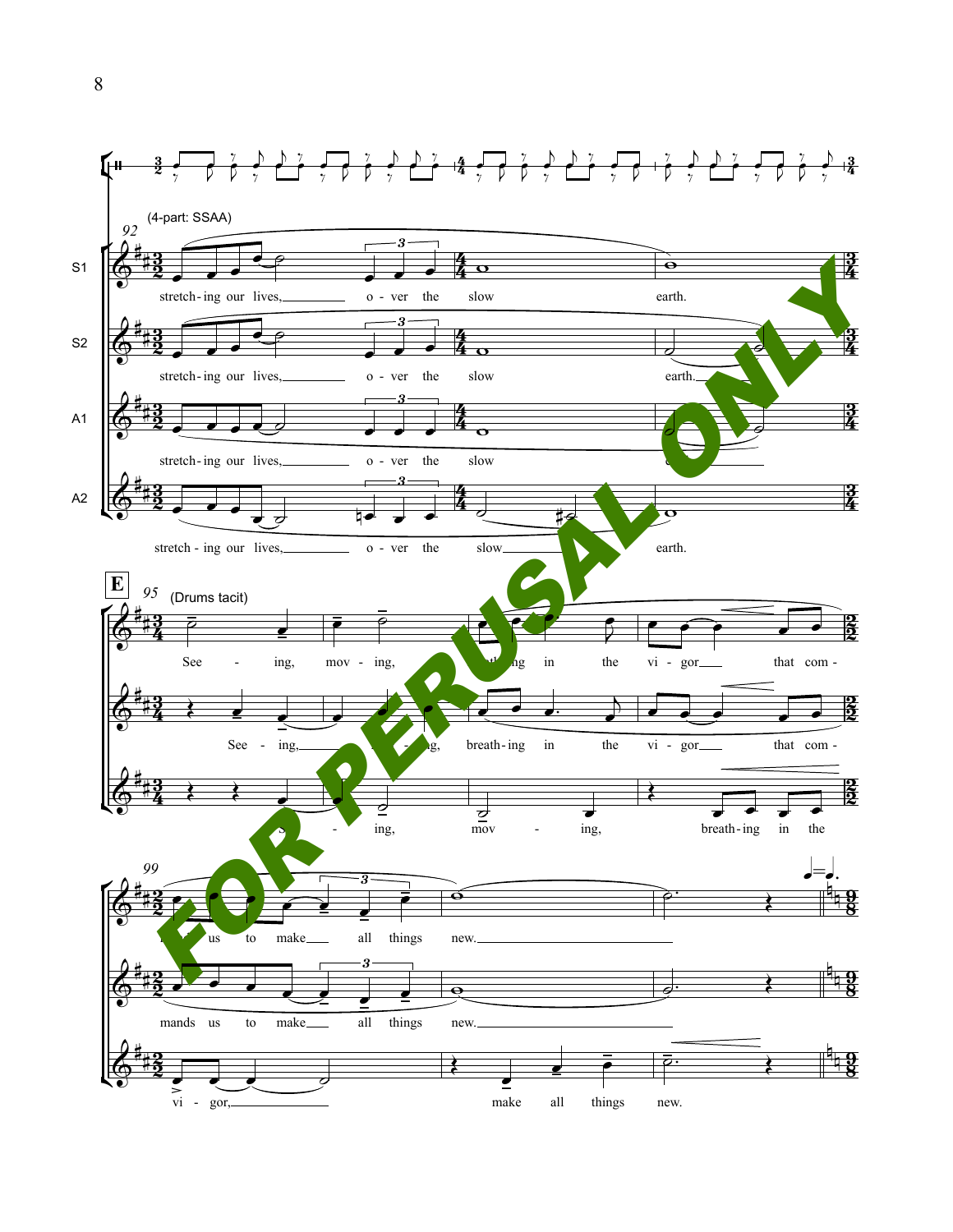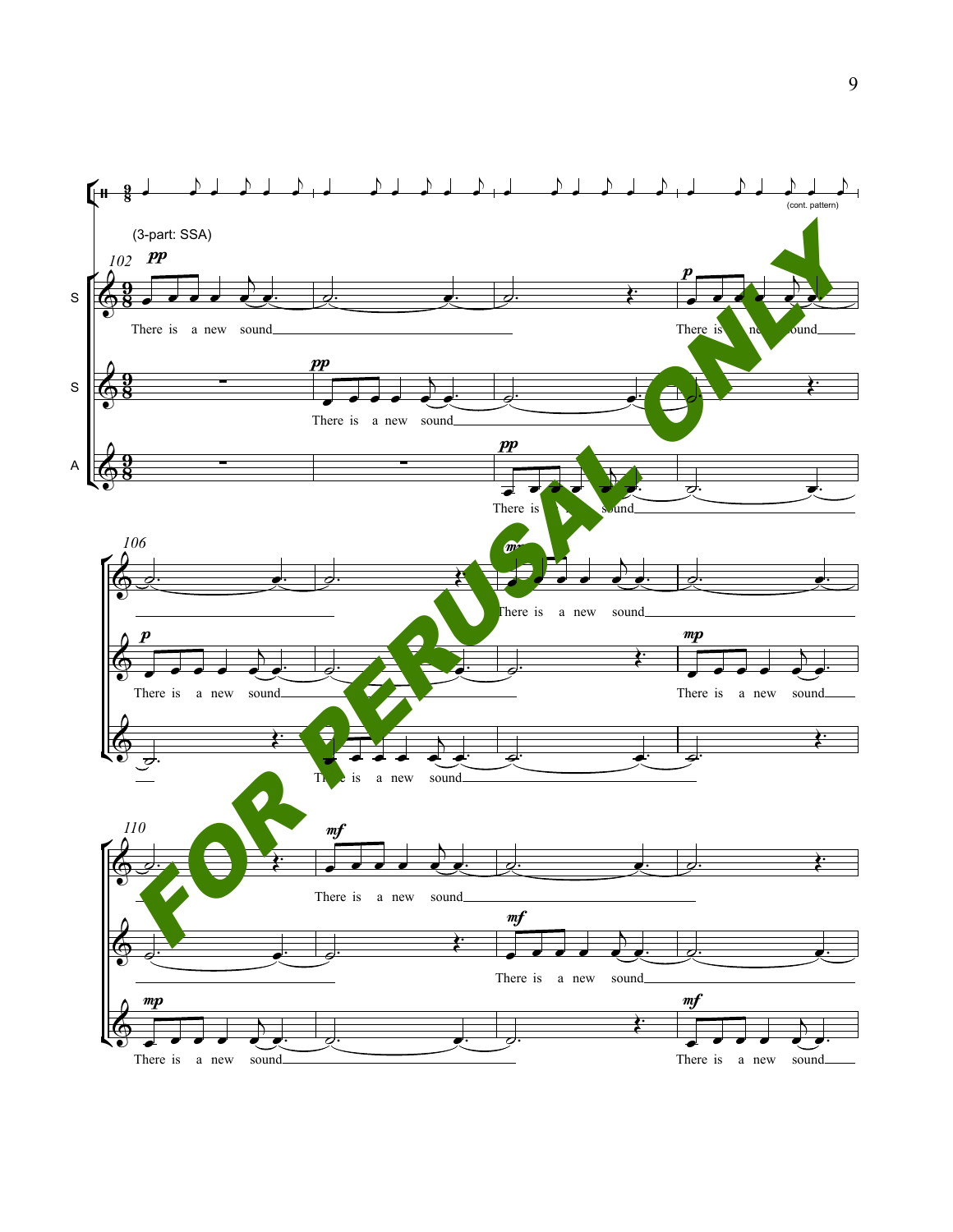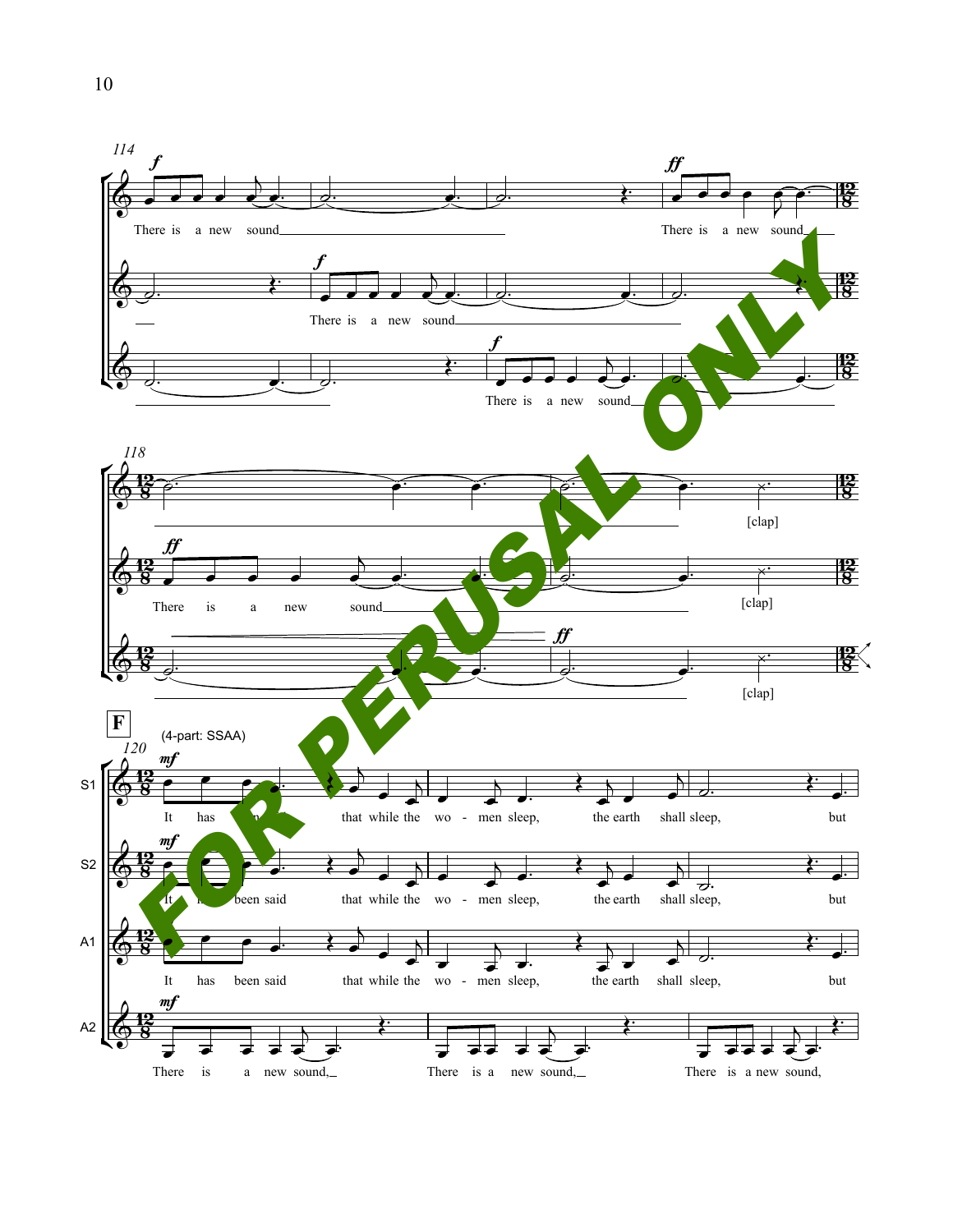